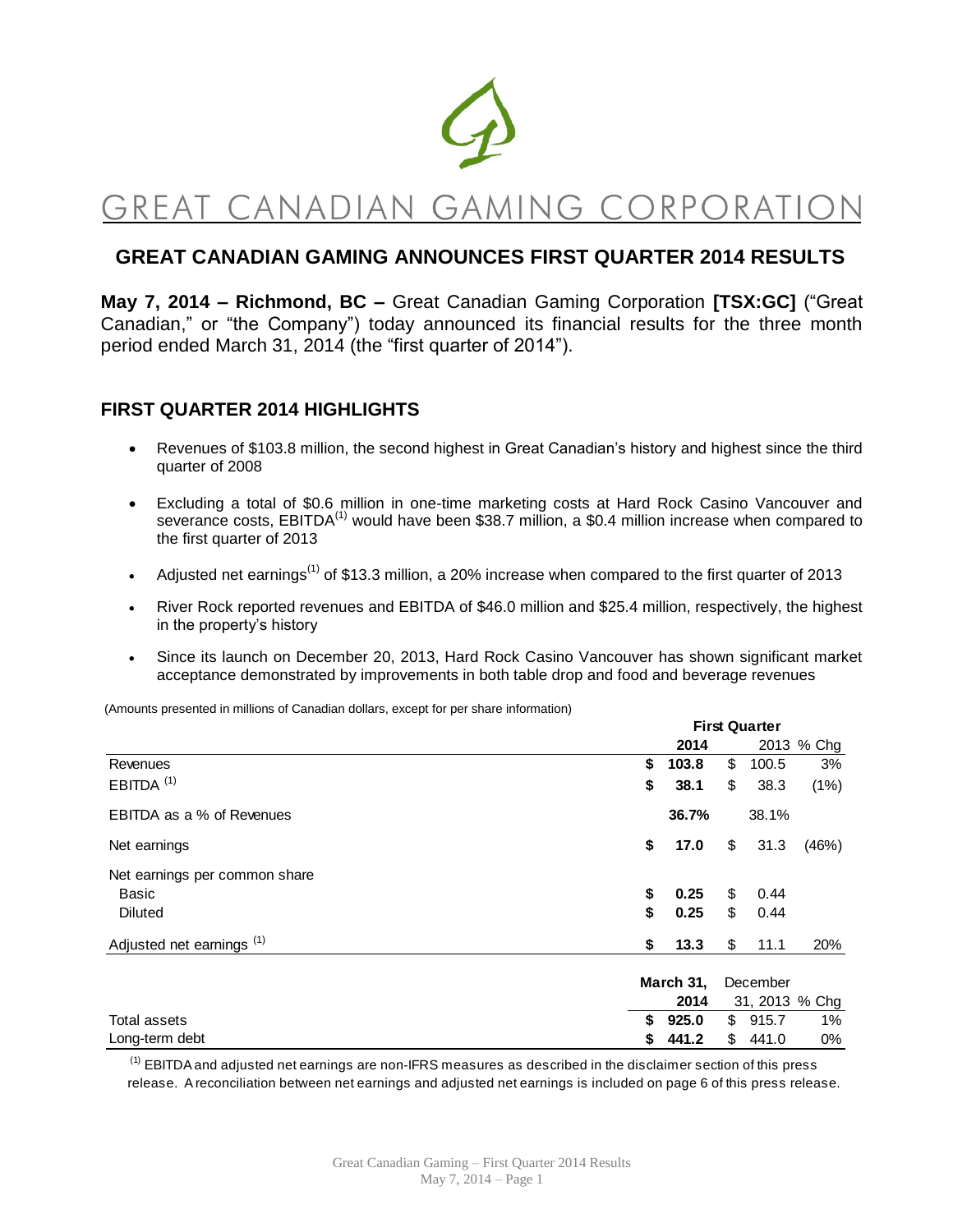Great Canadian recorded revenues of \$103.8 million during the first quarter of 2014, a \$3.3 million, or 3%, increase from the first quarter of 2013. This improvement was primarily due to the record quarter at River Rock Casino Resort ("River Rock"), as well as increased revenues at the Company's Other BC Casinos and Great American Casinos. Both River Rock and the Great American Casinos continue to witness growth in table drop, while the Other BC Casinos witnessed increased gaming volumes and food and beverage revenues as a result of the October 23, 2013 opening of the permanent facility at Chances Maple Ridge as well as increased food and beverage revenues at Chances Chilliwack. These increases were partially offset by declines at both the Company's Ontario Racetracks and Vancouver Island Casinos.

Excluding one-time marketing expenses of \$0.4 million intended to grow awareness of the new Hard Rock Casino Vancouver and \$0.2 million of severance costs, Great Canadian's EBITDA would have been \$38.7 million during the first quarter of 2014, a \$0.4 million, or 1%, increase from the first quarter of 2013. Before adjusting for these items, EBITDA was \$38.1 million, a \$0.2 million, or 1%, decrease from the first quarter of 2013. This decline was primarily due to revenue decreases at both the Ontario Racetracks and Vancouver Island Casinos. These decreases were partially offset by the improvements at both River Rock and the Great American Casinos.

Great Canadian recorded net earnings of \$17.0 million during the first quarter of 2014, a \$14.3 million decrease when compared to the first quarter of 2013. This decline was primarily due to the reversal of \$28.5 million in non-cash long-lived asset impairment charges that were originally recorded during the first quarter of 2013. These charges were associated with the Company's Ontario Racetracks. On April 1, 2014, the Ontario Racetracks, alongside five other Ontario racetrack operators, signed Standardbred Alliance agreements with the Ontario Racing Commission. These agreements improve both the long-term certainty of horse racing funding and the opportunity for the Company to realize operating efficiencies as an industry group. As a result, the Company reversed an additional \$5.2 million in impairment charges at Flamboro Downs during the first quarter of 2014.

"Great Canadian's financial results for the first quarter of 2014 reflect positive contributions from River Rock, our Great American Casinos, and our Other BC Casinos," stated Rod N. Baker, Great Canadian's President and Chief Executive Officer. "River Rock had a record quarter, and once again generated meaningful improvements in both gaming and hospitality revenues. The benefit of our revenue improvements was partially offset by decreased revenues at both our Ontario Racetracks and our Vancouver Island Casinos.

"Since Hard Rock Casino Vancouver officially launched on December 20, 2013, the property has witnessed promising improvements in both its gaming and food and beverage revenues, the latter of which increased by 35% when compared to the same period last year. Perhaps the most promising of these improvements is Hard Rock Casino Vancouver's first quarter table drop of \$51.3 million, a \$13.4 million increase when compared to the first quarter of 2013 and the highest quarterly table drop recorded at the property since the third quarter of 2009. However, a significantly below-average table hold percentage that was 6.8 percentage points lower than the first quarter of 2013 resulted in a decrease in Hard Rock Casino Vancouver's table game revenues. Excluding one-time marketing and severance costs of \$0.5 million incurred during the quarter and assuming the property had held its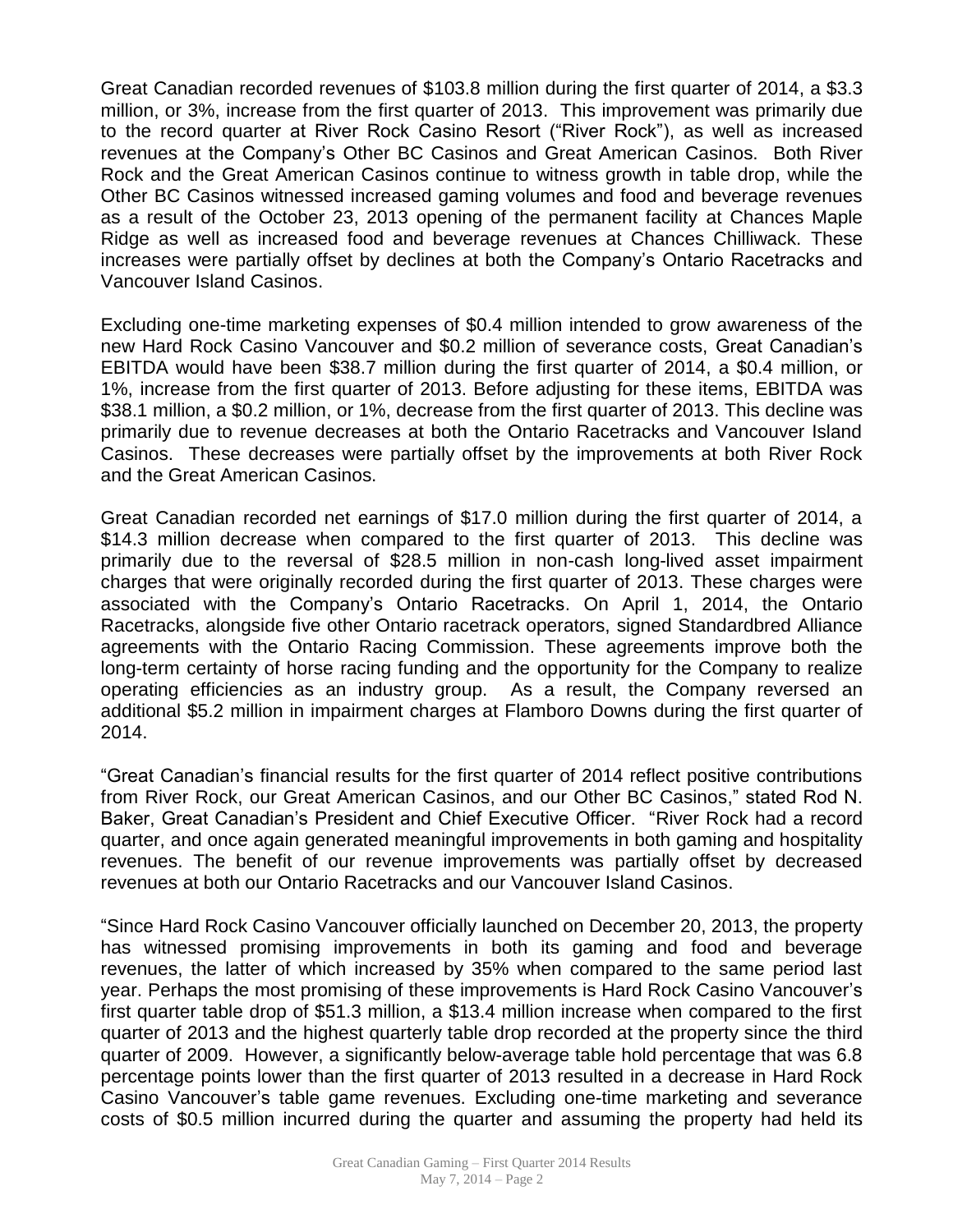nine-quarter average table hold rate at 19.3 percent, Hard Rock Casino Vancouver's first quarter EBITDA would have been \$4.7 million, a 15% increase when compared to the first quarter of 2013. Despite the low table hold percentage, the increases in the property's business volumes, as well as the positive reception it has received from our guests, give us confidence in Hard Rock Casino Vancouver's future.

"In Ontario, our racetracks' performance can be attributed to the change in revenue model that took place April 1, 2013. As a result, the first quarter of 2013 marked the final period in which we received a slot machine commission from OLG at those properties. We are pleased to join with both the provincial government and the Standardbred Alliance in an effort to implement a long-term, sustainable model for racing in the province. The gaming landscape in Ontario continues to evolve, and we look forward to increase our role in this evolution.

"In Ontario and elsewhere, Great Canadian is financially prepared to take advantage of opportunities to both enhance our property portfolio and grow shareholder value. Our financial flexibility is evident in both our strong cash balance and our undrawn revolving credit facility. Until the point that greater clarity around these opportunities emerges, we will continue to pursue other avenues for creating shareholder value."

Great Canadian will host a conference call for investors and analysts today, May 7, 2014, at 2:00 PM Pacific Time in order to review the financial results for the period ended March 31, 2014. To participate in the conference call, please dial 416-764-8688, or toll free at 888- 390-0546 (Passcode: 65734458). Questions will be reserved for institutional investors and analysts. Interested parties may also access the call via the Investor Relations section of the Company's website, [www.gcgaming.com.](http://www.gcgaming.com/) Investors using the website should allow 15 minutes for the registration and installation of any necessary software. A replay of the call will also be available at [www.gcgaming.com.](http://www.gcgaming.com/)

#### **ABOUT GREAT CANADIAN GAMING CORPORATION**

Great Canadian Gaming Corporation operates gaming, entertainment and hospitality facilities in British Columbia, Ontario, Nova Scotia, and Washington State. The Company's 17 gaming properties consist of three community gaming centres, four racetracks, and ten casinos, including one with a Four Diamond hotel resort. As of March 31, 2014, the Company had approximately 3,900 employees in Canada and 600 in Washington State. Further information is available on the Company's website, [www.gcgaming.com.](http://www.gcgaming.com/)

Please refer to the Condensed Interim Consolidated Financial Statements and Management's Discussion and Analysis ("MD&A") at [www.gcgaming.com](http://www.gcgaming.com/) (available on May 7, 2014) or [www.sedar.com](http://www.sedar.com/) (available on May 8, 2014) for detailed financial information and analysis.

**The financial results on the following pages are unaudited and prepared by management. Expressed in millions of Canadian dollars, except for per share information.**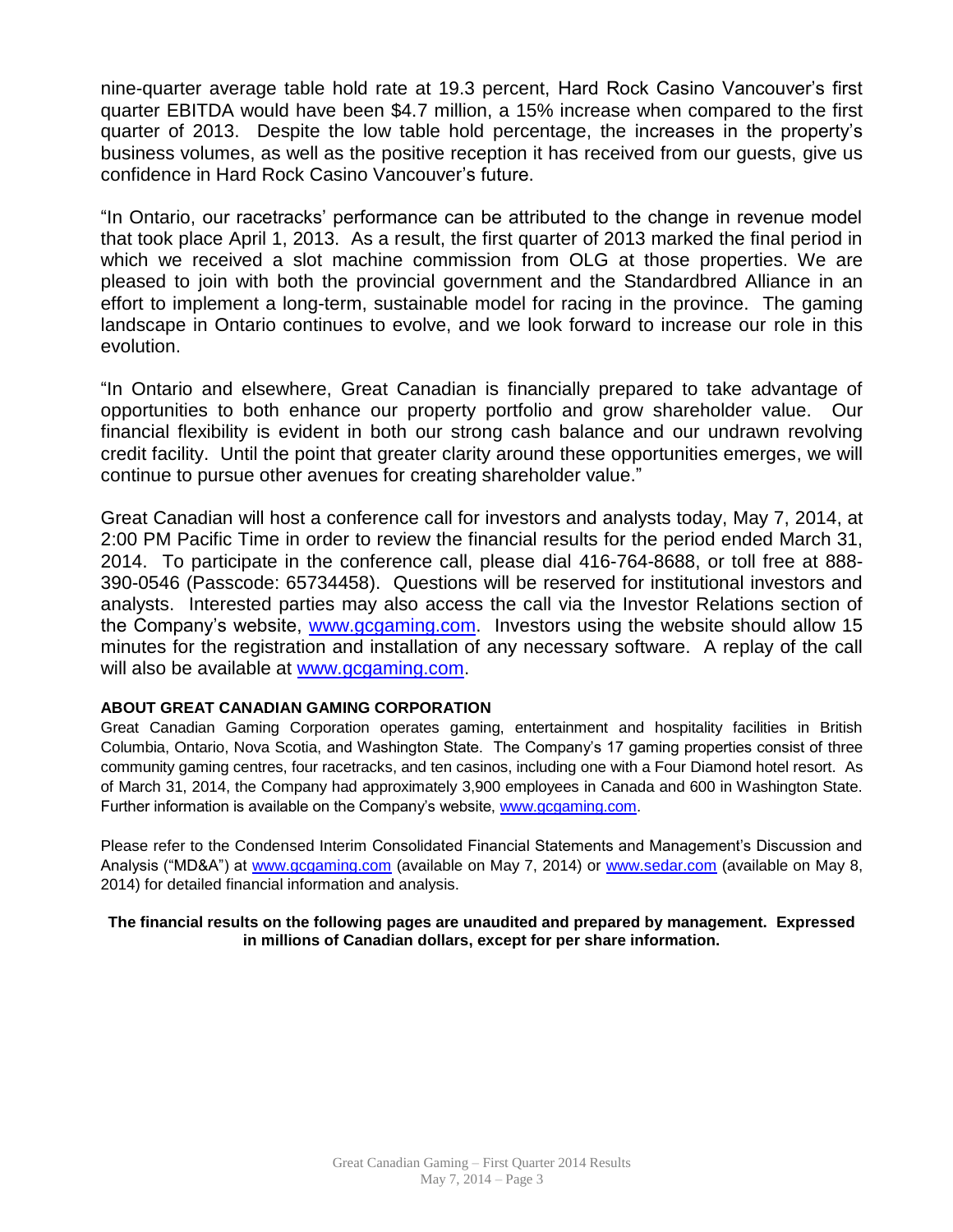# **GREAT CANADIAN GAMING CORPORATION**

# **Condensed Interim Consolidated Statement of Earnings**

(Unaudited - Expressed in millions of Canadian dollars, except for per share information)

|                                                         | <b>First Quarter</b> |    |        |            |
|---------------------------------------------------------|----------------------|----|--------|------------|
|                                                         | 2014                 |    |        | 2013 % Chg |
| Gaming revenues - Ontario                               | \$                   | \$ | 5.6    | $(100\%)$  |
| Gaming revenues - excluding Ontario                     | 71.1                 |    | 69.3   | 3%         |
| <b>Facility Development Commission</b>                  | 8.8                  |    | 8.8    | 0%         |
| Hospitality, lease and other revenues                   | 25.6                 |    | 18.2   | 41%        |
| Racetrack revenues                                      | 3.3                  |    | 3.2    | 3%         |
|                                                         | 108.8                |    | 105.1  | 4%         |
| Less: Promotional allowances                            | (5.0)                |    | (4.6)  | 9%         |
| <b>Revenues</b>                                         | 103.8                |    | 100.5  | 3%         |
| Human resources                                         | 40.6                 |    | 39.1   | 4%         |
| Property, marketing and administration                  | 25.1                 |    | 23.1   | 9%         |
|                                                         | 65.7                 |    | 62.2   | 6%         |
| <b>EBITDA</b>                                           | 38.1                 |    | 38.3   | $(1\%)$    |
| Human resources as a % of Revenues before               |                      |    |        |            |
| Promotional allowances                                  | 37.3%                |    | 37.2%  |            |
| EBITDA as a % of Revenues                               | 36.7%                |    | 38.1%  |            |
| Amortization                                            | 12.2                 |    | 13.0   |            |
| Share-based compensation                                | 0.4                  |    | 2.1    |            |
| Reversal of impairments of long-lived assets            | (5.2)                |    | (28.5) |            |
| Interest and financing costs, net                       | 8.1                  |    | 8.2    |            |
| Restructuring and other                                 |                      |    | 1.1    |            |
| Foreign exchange gain and other                         | (0.3)                |    | (0.2)  |            |
| Income taxes                                            | 5.9                  |    | 11.3   |            |
| Net earnings                                            | \$<br>17.0           | \$ | 31.3   | (46%)      |
| Net earnings per common share                           |                      |    |        |            |
| <b>Basic</b>                                            | \$<br>0.25           | \$ | 0.44   |            |
| <b>Diluted</b>                                          | \$<br>0.25           | \$ | 0.44   |            |
| Weighted average number of common shares (in thousands) |                      |    |        |            |
| Basic                                                   | 67,459               |    | 70,432 |            |
| <b>Diluted</b>                                          | 69,127               |    | 71,489 |            |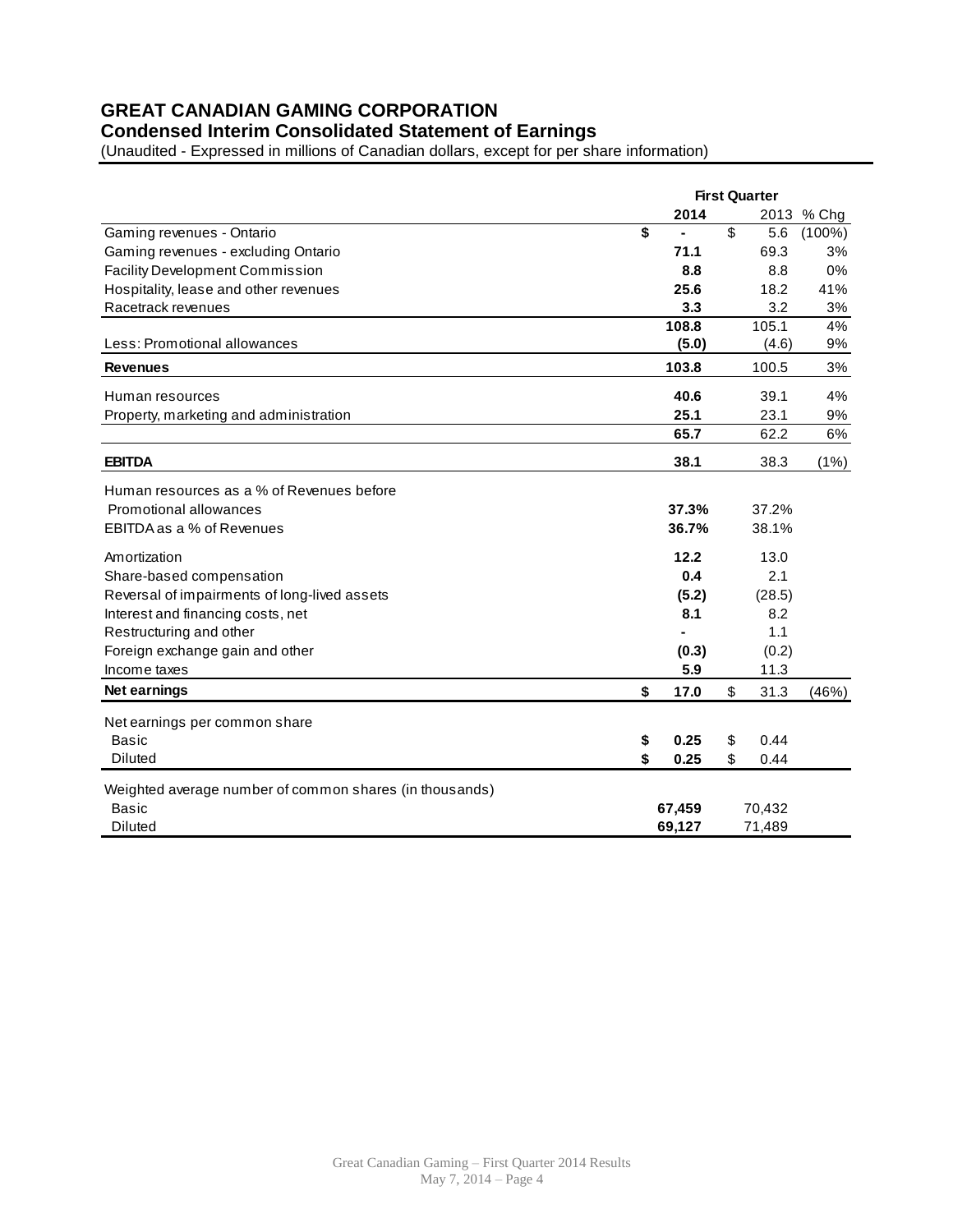## **GREAT CANADIAN GAMING CORPORATION**

#### **Condensed Interim Consolidated Statements of Financial Position**

(Unaudited - Expressed in millions of Canadian dollars)

|                                                    | March 31,<br>2014 | December 31,<br>2013 |       |
|----------------------------------------------------|-------------------|----------------------|-------|
| <b>Assets</b>                                      |                   |                      |       |
| Current                                            |                   |                      |       |
| Cash and cash equivalents                          | \$<br>204.7       | \$                   | 192.6 |
| Accounts receivable                                | 8.7               |                      | 7.2   |
| Income taxes receivable                            | 2.8               |                      | 3.7   |
| Prepaids, deposits and other assets                | 6.9               |                      | 8.0   |
|                                                    | 223.1             |                      | 211.5 |
| Property, plant and equipment                      | 591.0             |                      | 596.3 |
| Intangible assets                                  | 77.1              |                      | 75.8  |
| Goodwill                                           | 20.9              |                      | 20.6  |
| Deferred tax assets                                | 10.3              |                      | 8.8   |
| Other assets                                       | 2.6               |                      | 2.7   |
|                                                    | \$<br>925.0       | \$                   | 915.7 |
| <b>Liabilities</b>                                 |                   |                      |       |
| Current                                            |                   |                      |       |
| Accounts payable and accrued liabilities           | \$<br>54.3        | \$                   | 67.9  |
| Other liabilities                                  | 2.4               |                      | 2.6   |
|                                                    | 56.7              |                      | 70.5  |
| Long-term debt                                     | 441.2             |                      | 441.0 |
| Deferred credits, provisions and other liabilities | 25.8              |                      | 26.4  |
| Deferred tax liabilities                           | 73.6              |                      | 70.3  |
|                                                    | 597.3             |                      | 608.2 |
| <b>Shareholders' equity</b>                        |                   |                      |       |
| Share capital and reserves                         | 307.4             |                      | 305.1 |
| Accumulated other comprehensive loss               | $1.3$             |                      | 0.4   |
| Retained earnings                                  | 19.0              |                      | 2.0   |
|                                                    | 327.7             |                      | 307.5 |
|                                                    | \$<br>925.0       | \$                   | 915.7 |
|                                                    |                   |                      |       |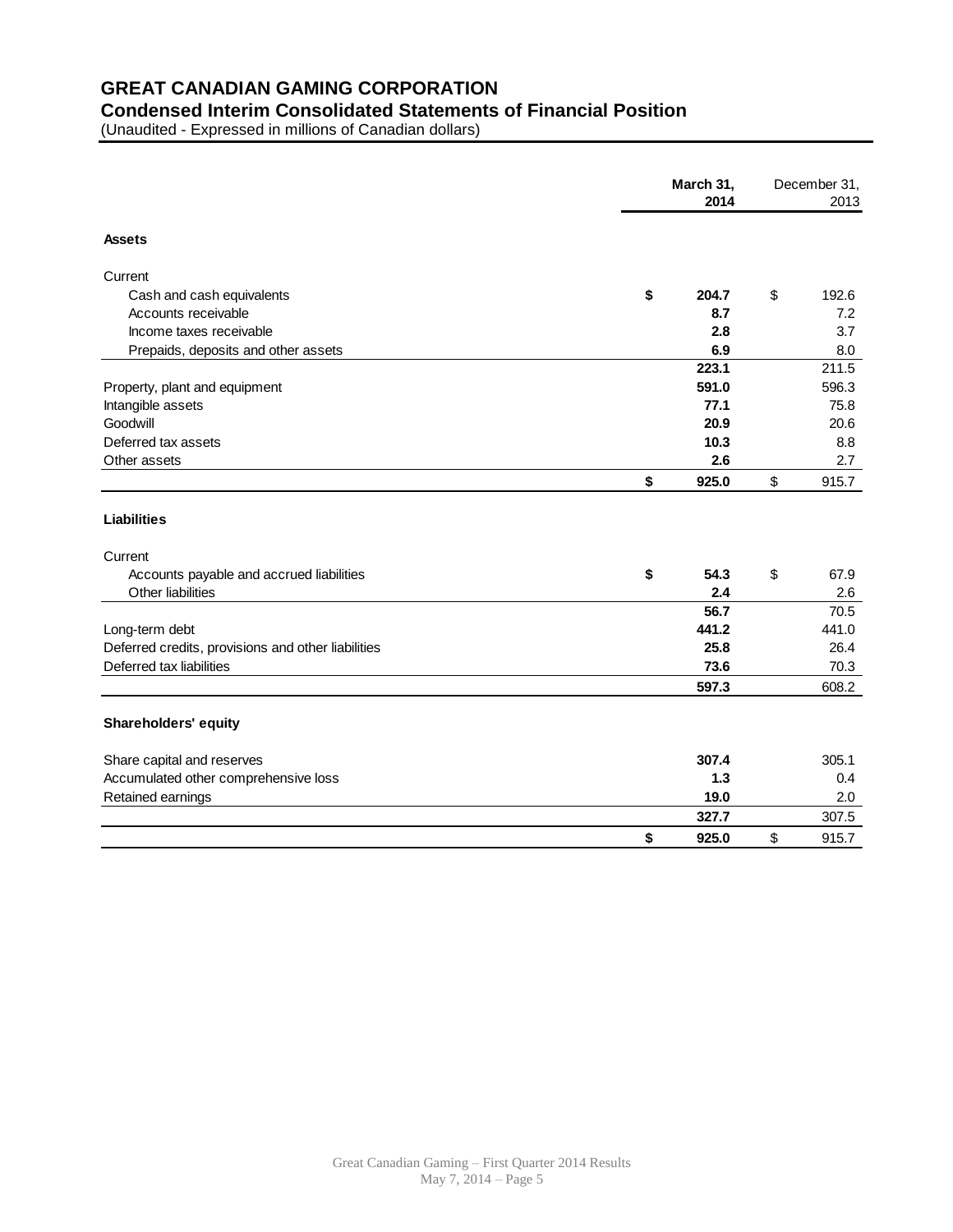(Unaudited - Expressed in millions of Canadian dollars)

The current and prior periods' net earnings included some items of note, which are summarized in the following adjusted net earnings table:

|                                                  | <b>First Quarter</b> |       |    |        |            |
|--------------------------------------------------|----------------------|-------|----|--------|------------|
|                                                  |                      | 2014  |    |        | 2013 % Chg |
| <b>Net earnings</b>                              | S                    | 17.0  | \$ | 31.3   | (46%)      |
| Items of note                                    |                      |       |    |        |            |
| Reversal of impairment of long-lived assets      |                      | (5.2) |    | (28.5) | 82%        |
| FDC revenues previously deferred at Fraser Downs |                      | (0.2) |    |        |            |
| Restructuring severance costs                    |                      | 0.2   |    | 1.0    | (80%)      |
| Income taxes on the above items of note          |                      | 1.5   |    | 7.3    | (79%)      |
| Adjusted net earnings <sup>(1)</sup>             |                      | 13.3  |    | 11.1   | <b>20%</b> |

(1) Adjusted net earnings is a non-IFRS measure as described in the disclaimer section of this press release.

After adjusting for the above items of note, the Company's adjusted net earnings increased by \$2.2 million, or 20%, in the first quarter of 2014, when compared to the first quarter of 2013. This increase was primarily due to revenues increases at River Rock and Great American Casinos and decreases in amortization and share-based compensation.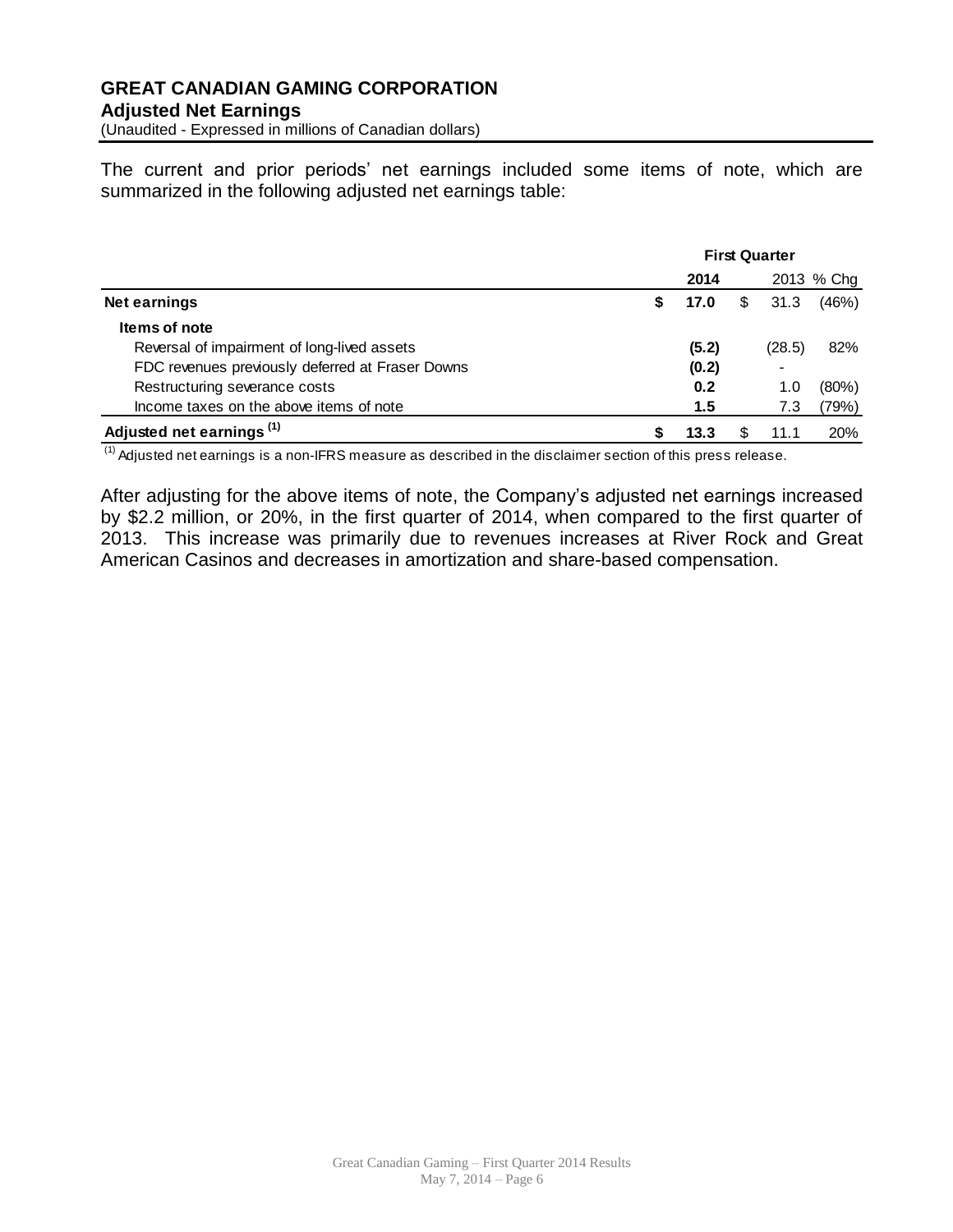#### DISCLAIMER

This press release contains certain "forward-looking information" or statements within the meaning of applicable securities legislation. Forward-looking information is based on the Company's current expectations, estimates, projections and assumptions that were made by the Company in light of its historical trends and other factors. All information or statements, other than statements of historical fact, are forward-looking information including statements that address expectations, estimates or projections about the future, the Company's strategy for growth and objectives, expected future expenditures, costs, operating and financial results, expected impact of future commitments, the future ability of the Company to operate the Georgian Downs and Flamboro Downs facilities beyond the terms of the signed Ontario Lease Agreements and Ontario Racing Agreements, the terms and expected benefits of the normal course issuer bid, and expectations and implications of changes in legislation and government policies. Forward-looking information may be identified by words such as "anticipate", "believe", "expect", or similar expressions. Such forward-looking information is not a guarantee of future performance and may involve a number of risks and uncertainties.

Although forward-looking information is based on information and assumptions that the Company believes are current, reasonable and complete, they are subject to unknown risks, uncertainties, and a number of factors that could cause actual results to vary materially from those expressed or implied by such forward-looking information. Such factors may include, but are not limited to: terms of operational services agreements with lottery corporations; changes to gaming laws that may impact the operational services agreements, pending, proposed or unanticipated regulatory or policy changes; the outcome of restructuring of gaming in Ontario, the Company's ability to obtain and renew required business licenses, leases, and operational services agreements; the future of horse racing in Ontario, unanticipated fines, sanctions and suspensions imposed on the Company by its regulators; impact of global liquidity and credit availability; possible reassessments of the Company's prior tax filings by tax authorities; adverse tourism trends and further decreases in levels of travel, leisure and consumer spending; competition from established competitors and new entrants in the gaming business; dependence on key personnel; the Company's ability to manage its capital projects and its expanding operations; the risk that systems, procedures and controls may not be adequate to meet regulatory requirements or to support current and expanding operations; potential undisclosed liabilities and capital expenditures associated with acquisitions; negative connotations linked to the gaming industry; First Nations rights with respect to some land on which we conduct our operations; future or current legal proceedings; construction disruptions; financial covenants associated with credit facilities and long-term debt; credit, liquidity and market risks associated with our financial instruments; interest and exchange rate fluctuations; non-realization of cost reductions and synergies; demand for new products and services; fluctuations in operating results; economic uncertainty and financial market volatility; technology dependence; and privacy breaches or data theft. The Company cautions that this list of factors is not exhaustive. Although the Company has attempted to identify important factors that could cause actual actions, events or results to differ materially from those described in forward-looking information, there may be other factors that cause actions, events or results not to be as anticipated, estimated or intended. These factors and other risks and uncertainties are discussed in the Company's continuous disclosure documents filed with the Canadian securities regulatory authorities from time to time, including in the "Risk Factors" section of the Company's Annual Information Form for fiscal 2013, and as identified in the Company's disclosure record on SEDAR a[t www.sedar.com.](http://www.sedar.com/)

Readers are cautioned not to place undue reliance on the forward-looking information, as there can be no assurance that the plans, intentions, or expectations upon which they are based will occur. The forward-looking information contained herein is made as of the date hereof, is subject to change after such date, and is expressly qualified in its entirety by cautionary statements in this press release. Forward-looking information is provided for the purpose of providing information about management's current expectations and plans and allowing investors and others to get a better understanding of the Company's operating environment. The Company undertakes no obligation to publicly revise forward-looking information to reflect subsequent events or circumstances except as required by law.

The Company has included non-International Financial Reporting Standards ("non-IFRS") measures in this press release. EBITDA, as defined by the Company, means earnings before interest and financing costs (net of interest income), income taxes, depreciation and amortization, share-based compensation, reversals of impairments of long-lived assets, restructuring and other, and foreign exchange gain and other. EBITDA is derived from the condensed interim consolidated statements of earnings, and can be computed as revenues less human resources expenses, and property, marketing and administration expenses. The Company believes EBITDA is a useful measure because it provides information to management about the operating and financial performance of the Company and its ability to generate operating cash flow to fund future working capital needs, service outstanding debt, and fund future capital expenditures. EBITDA is also used by the investors and analysts for the purpose of valuing the Company. Adjusted net earnings, as defined by the Company, means net earnings plus or minus items of note that management may reasonably quantify and that it believes will provide the reader with a better understanding of the Company's underlying business performance. Items of note may vary from time to time and in this press release include reversals of impairments of long-lived assets, FDC revenues previously deferred at Fraser Downs, restructuring severance costs, and income taxes on the above items of note.

Readers are cautioned that these non-IFRS definitions are not recognized measures under International Financial Reporting Standards ("IFRS"), do not have standardized meanings prescribed by IFRS, and should not be construed to be alternatives to net earnings determined in accordance with IFRS or as indicators of performance or liquidity or cash flows. The Company's method of calculating these measures may differ from methods used by other entities and accordingly our measures may not be comparable to similarly titled measures used by other entities or in other jurisdictions. The Company